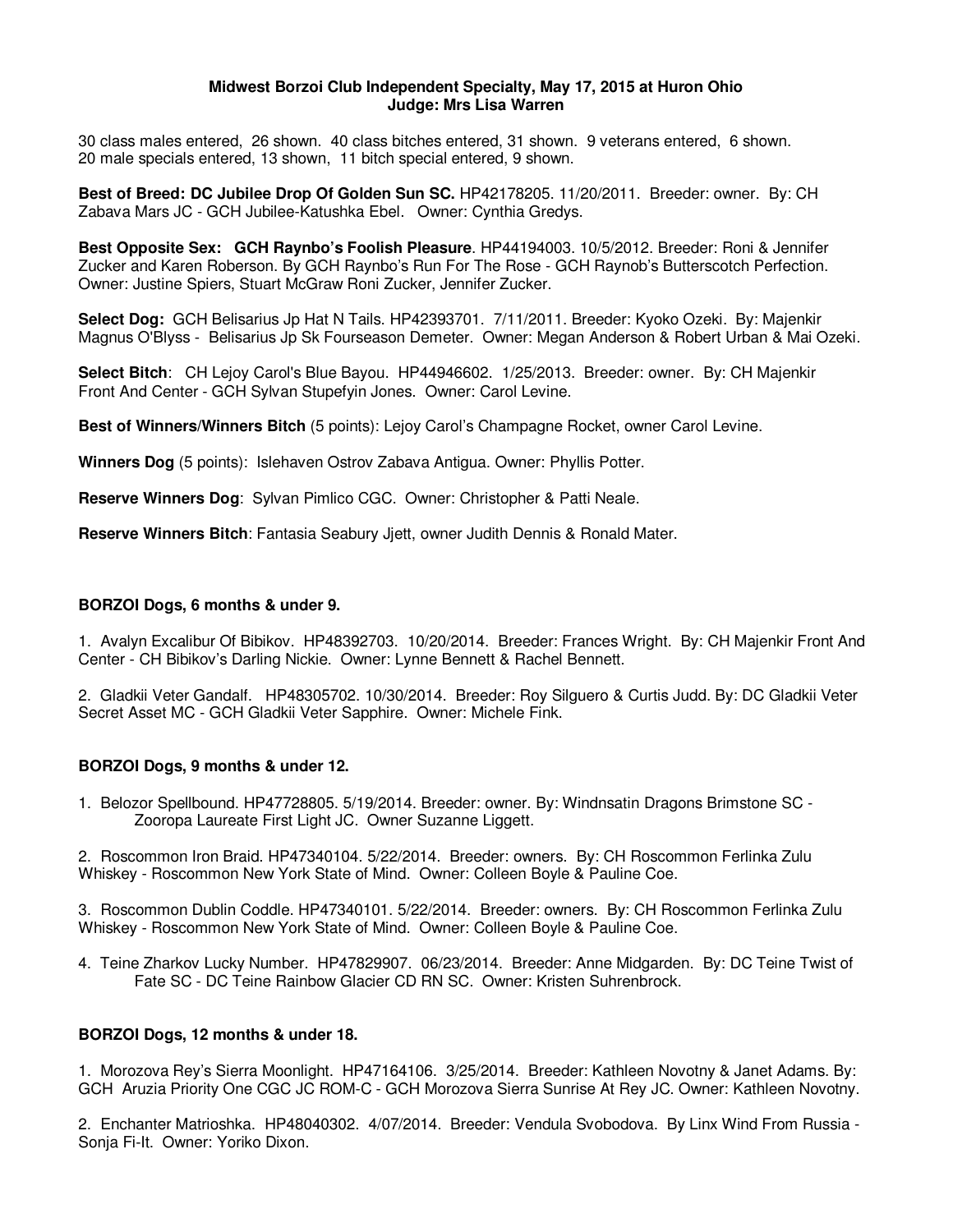3. Sylvan Dreamweaver. HP47074803. 1/24/2014. Breeder: Christopher & Patti Neale. By GCH Elance Beyond The Blue - CH Po Dusham Sylvan Risque. Owner: Stephanie L. Steele.

4. Maskova's War Of the Roses. HP47296501. 03/28/2014. Breeder: Elisabeth Szymanski, James Szymanski, Jennifer Zucker, Roni Zucker. By CH Veronda's Maximus Of Majenkir - GCH Majenkir Jersey Girl Tolstoy Raynbo. Owner: Jay Zahorchak & Rick & Zane Zahorchak & Elisabeth Szymanski & James Szymansk/

# **BORZOI Dogs, Bred By Exhibitor.**

WD 1. Islehaven Ostrov Zabava Antigua. HP43480109. 6/16/2012. Breeder: Phyllis M. Potter, Patricia Wiseman, Irina Terra, Kristina Terra. By: GCH Zabava Tabasco JC - CH Coburn Seabreeze At Islehaven. Phyllis M. Potter.

RWD 2. Sylvan Pimlico CGC. HP45331301. 03/12/2013. Breeder: Christopher & Patti Neale. By GCH Elance Beyond The Blue - GCH Sylvan Topanga Canyon. Owner: Christopher & Patti Neale.

3. Starswift FV Fierce Allegiance. HP46526307. 12/08/2013. Breeder: owner. By: FC Silkenswift Black Lightning MC - Lothlorien Made To Order Zharkov. Owner: Jamie Bobrowski.

4. Laureate Pitch Black. HP45900109. 8/18/2013. Breeder: owner. By: CH Elance Black Swan - GCH Laureate Adrienne K-C's Easy Lover JC. Owner: Monica E. Barry.

### **BORZOI Dogs, America Bred.**

1. Resolute's Tillet Main Jedawn JC. HP45356303. 6/22/2013. Breeder: Leslie Walenta, Charlotte Hunt, Dawn Hall. By: GCH DC Zoiboyz Eclipse Of The Heart SC CGC JOR - GCH DC Jedawn Princess Auroral MC NA CGC. Owner: Ashley N. Sydow.

2. Avalyn Sabre Dance At Odyn. HP34331406. 5/11/2009. Breeder: Lynne Bennett & Nancy Katsarelas. By CH Majenkir Regal By Design - CH Avalyn Nakai Kishka. Owner: Dino & Nancy Speziale.

### **BORZOI Dogs, Open.**

1. Laureate Party Of Two. HP45900107. 08/18/2013. Breeder: Monica Barry. By: CH Elance Black Swan - GCH Laureate Adrienne K-C's Easy Lover. Owner: Pascale Smith.

2. Avalyn's Forgotten Realm. HP44700907. 2/12/2013. Breeder: Lynne Bennett & Rachel Bennett. By CH Majenkir Bookstor Fyodor Fine Art - CH Avalyn Everything My Heart Desires. Owner: Dino & Nancy Speziale

3. C'Lestial 7Up. HP43878407. 08/23/2012. Breeder: owner. By C'Lestial Pure Perfection SC - CH C'Lestial Ffortune Ffantasy At Starswift JC. Owner: Liz Green & Diana Darling. Agent: Sharon Furlong.

4. Mielikki Kalabria Riverrun Into Darkness JC. HP46826706. 10/07/2013. Breeder: Renee McCartin & Kari McCloskey & Karla Smith. By: CH Zharkov Teine Briar SC - DC Valinor's Circuit De Monaco At Riverrun RN SC. Owner: Ashley N. Sydow.

### **BORZOI Bitches, 6 months & under 9.**

1. Raynbo's Dancella Primrose. HP48328603. 8/26/2014. Breeder: Ron & Jennifer Zucker & Karen Staudt-Cartabona. By: CH Majenkir Bookstor Fyodor Fine Art - GCH Raynbo's Regal Rose. Owner: Roni & Jennifer Zucker & Linda Barad.

2. Zoiboyz Havra At Islehaven. HP48465405. 10/25/2014. Breeder: Tom Golcher & KC Thompson. By: Islehaven Ostrov Zabava Antigua - DC Rose Hill Swann At Zoiboyz. Owner: Phyllis M. Potter.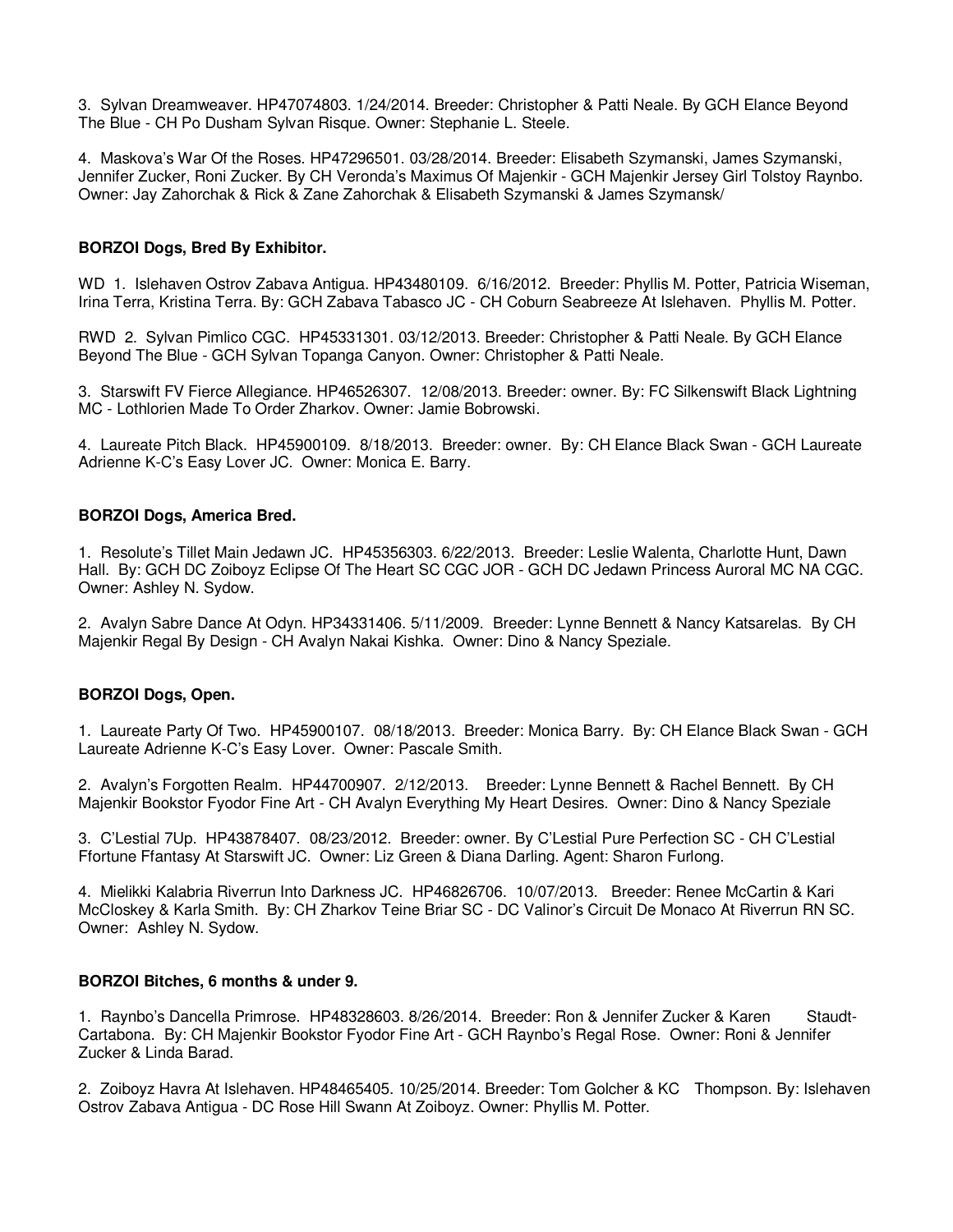3. Raynbo Penny From Heaven At Majenkir. HP48328604. 8/26/2014. Breeder: Ron & Jennifer Zucker & Karen Staudt-Cartabona. By: CH Majenkir Bookstor Fyodor Fine Art - GCH Raynbo's Regal Rose. Owner: Karen Staudt-Cartabona & Jennifer Zucker.

## **BORZOI Bitches, 9 months & under 12.**

1. Roscommon Toast Of New York. HP47340105. 5/22/2014. Breeder: owners. By CH Roscommon Ferlinka Zulu Whiskey - Roscommon New York State of Mind. Owner: Colleen Boyle & Pauline Coe.

2. Belozor As Good As It Gets. HP47728804. 5/19/2014. Breeder: owner. By Windnsatin Dragons Brimstone SC - Zooropa Laureate First Light JC. Owner: Jean Dillon & Suzanne Liggett.

3. Aashtoria Soyolar Every Cloud Has A Silver Lining. HP47662602. 06/25/2014. Breeder: Ken Porter & Robin K. Riel. By: GCH Aashtoria Wildhunt Hidden Agenda CGC - CH Oxota Avalon Lady Beretta SC. Owner: Robin K. Riel, Ken Porter, Lisa Haney.

### **BORZOI Bitches, 12 months & under 18.**

1. Sylvan Miranda. HP47074810. 1/24/2014. Breeder: Christopher & Patti Neale. By GCH Elance Beyond The Blue - GCH Po Dusham Sylvan Risque. Owner: Christopher & Patti Neale.

2. Windnsatin Black Caviar On Ice. HP47367904. 1/06/2014. Breeder: Susan Van de Water, Sandra Moore, Mary Childs, Shelby Bergstresser. By DC Avalon WNS Rising Sun SC CGC - Del Sol Phoebe JC. Owner: Jean Dillon & Mary Childs. Agent: Suzanne Liggett.

## **BORZOI Bitches, Bred By Exhibitor.**

WB 1. Lejoy Carol's Champagne Rocket. HP44946603. 1/25/2013. Breeder: owner. By: CH Majenkir Front And Center - GCH Sylvan Stupefyin Jones. Owner: Carol Levine.

2. Nonsuch Fallen Leaf. HP42583401. 11/20/2011. Breeder: owner. By: CH Borscana Contraband - GCH Nonsuch Lac du Bay. Owner: Karen A. Dumke & Kalen M. Dumke.

3. Lagniappe Vieux Carre. HP46935702. 02/03/2014. Breeder. Owner. By GCH Jubilee Tadbit O'Brindle Mist - GCH Golightly Beau Soleil Lagniappe JC. Owner Dedra R. & Gregory T. Jones.

4. Anotak To Love And To Cherish JC. HP45015702. 2/12/2013. Breeder: Owner. By: CH Majenkir Regal By Design - GCH Anotak Mandalay Bay SC. Owner: Joyce & Roger Katona.

### **BORZOI Bitches, America Bred.**

1. Laureate Personal Ensign. HP45900104. 08/18/2013. Breeder: Monica Barry. By: CH Elance Black Swan - GCH Laureate Adrienne K-C's Easy Lover. Owner: Pascale Smith.

2. Echovesna's Keeper of the Legacy. HP45572901. 07/15/2013. Breeder: owner. By: CH Echovesna's Haute Couture - CH Echovesna Chihawk In The Mood. Owner: Harriet Goldner.

3. Windnsatin Dragons Soul JC. HP40642906. 4/18/2011. Breeder: Mary Childs. By: CH Kyrov- Bijoux Worth Waiting For - FC Windsatin Jadus V Coburn SC. Owner: Michele Fink.

### **BORZOI Bitches, Open.**

RWB. 1. Fantasia Seabury Jjett. HP44647003. 1/25/2013. Breeder: Judith K. Dennis & James Sillers DVM. By: CH Seabury Fantasia Maswik - DC Teine Zharkov Russian Thistle SC. Owner: Judith K. Dennis and Ronald Mater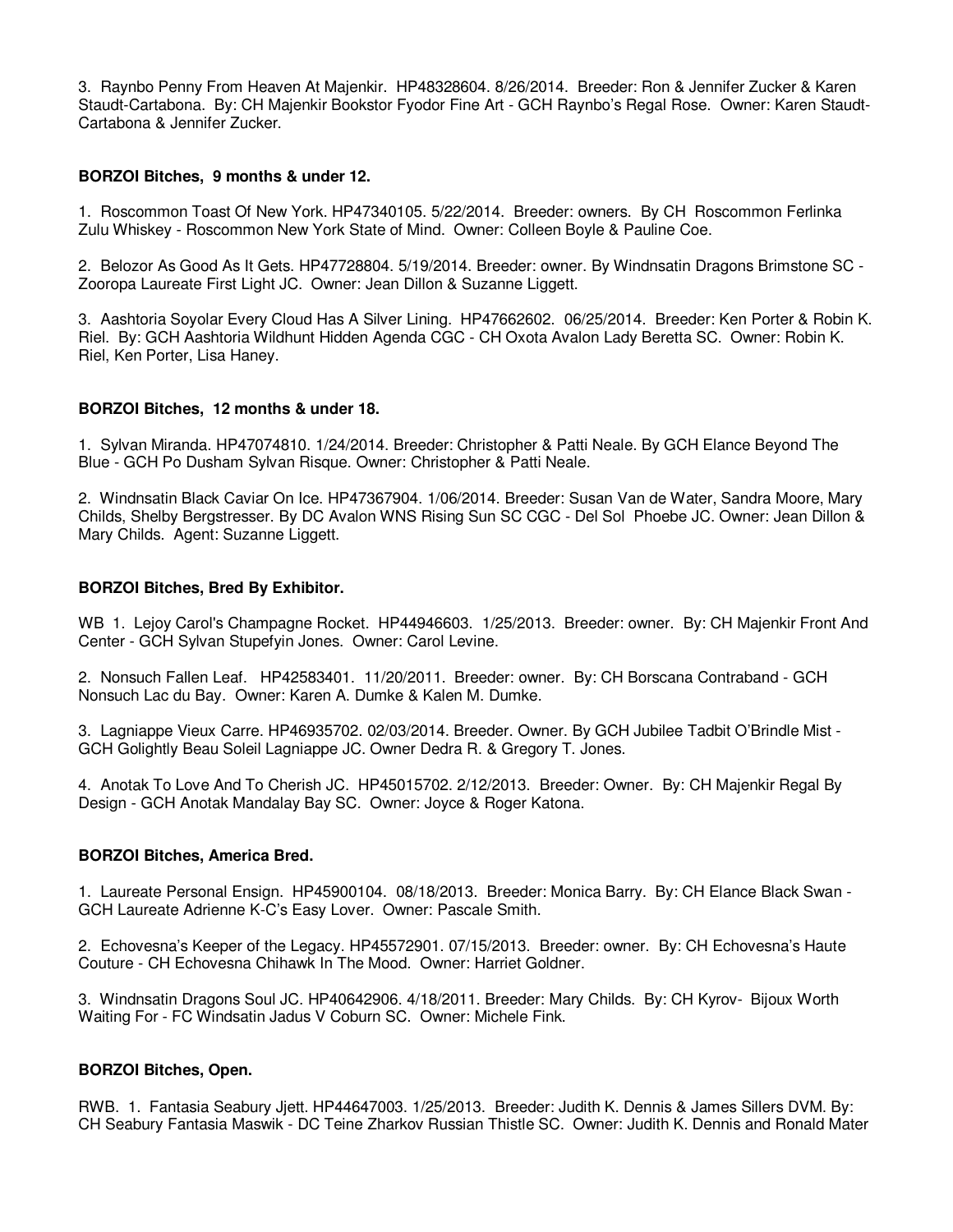2. Riverrun Oxota Royal Blackbird Avalon. HP41718705. 10/04/2011. Breeder: Karla Smith & Leonore Abordo & Sandra Moore. By: CH Avalon Victorian Pyre SC RE CGC - DC Valinor's Circuit De Monaco At Riverrun RN SC. Owner: Mina Saarikko.

3. Golightly Damask Roza Vetrov. HP45329004. 2/15/2013. Breeder: Marcella Zobel & Josephine A. Hill. By FC Tovaritch's Evarest SC - GCH Golightly Valinor's Beau Monde JC. Owner: Marcella Zobel & Josephine A. Hill.

4. Majenkir Bookstor Timeless Glamour At Karitonova. HP37176006. 02/05/2010. Breeder: Karen R. Spey & Karen Staudt-Cartabona. By: CH Majenkir Navron Mambrino - GCH Majenkir Bookstor Glamour Girl. Owner: Kimberley A. Horn-Janek & Robert Janek.

### **BORZOI Dogs, Veterans, 7 years & under 10.**

**AWARD OF MERIT**. 1. GCH Majenkir Ringmaster At Raynbo. HP25126301. 2/20/2007. Breeder: Karen Staudt-Cartabona. By: CH Majenkir Regal By Design - CH Majenkir Alunya, Owner: Roni & Jennifer Zucker & Karen Staudt-Cartabona.

2. GCH Avalyn's Magnum Force. HP28346305. 10/24/2007. Breeder: Lynne & Mike Bennett. By: CH Majenkir Regal By Design - CH Avalyn's All About Eve. Owner: Lynne Bennett & Barbaranne Benjamin.

3. GCH Aashtoria Wildhunt Hidden Agenda CGC. HP23793001. 11/15/2006. Breeder: Robin K. Riel & G. Ariel Duncan. By: CH Mascha's Nepal Of the Wild Hunt SC - CH Svora's Secret Rendezvous JC. Owner: Robin K. Riel.

## **BORZOI Bitches, Veterans, 7 years & under 10.**

**AWARD OF MERIT**. 1 GCH Frostfire Amulet. HP19825603. 1/12/2006. Breeder: Dr Gary E. Nash. By CH Majenkir Talisman - CH Borscana Secret Sphere. Owner: Dr Gary E. Nash & Michelene Nash.

2. GCH Raynbos Regal Rose. HP30611301. 4/12/2008. Breeder: owner. By: CH Majenkir Regal By Design - CH Raynbo's Winter Rose. Owner: Roni Zucker & Jennifer Zucker.

3. GCH Golightly Beau Soleil Lagniappe JC. HP28431307. 11/11/2007. Breeder Marcella & Philip Zobel. By Kyrov's Intensity - DC Golightly Glacis Lereau SC. Owner: Dedra R. & Gregory T. Jones.

### **AWARD OF MERITs.**

CH Starswift Lightning Flash At Zoiboyz SC. HP41803101. 11/09/2011. Breeder: Jamie Bobrowski. By: FC Silkenswift Black Lightning MC - Teine Geneva. Owner: Tom Golcher, KC Thompson and Jamie Bobrowski.

CH Windnsatin Curves Comin'n Goin'. HP39444308. 12/01/2010. Breeder: Mary Childs & Dora McDonald. By: CH Kyrov-Bijoux Worth Waiting For - FC Avalon Rumor Of Angels MC. Owner: Suzanne Liggett & Doug Koger.

GCH Auroral's Artemus. HP32925002. 12/18/2008. Breeder: owner. By CH Auroral's Ajax - GCH Auroral Rising Star Iroquois. Owner: Jon Steele & Jennifer Steele.

CH Lejoy Carol's Wintergreen Jojo's Gift Of Grace. HP44946604. 1/25/2013. Breeder: owner. By: CH Majenkir Front And Center - GCH Sylvan Stupefyin Jones. Owner: Carol Levine.

GCH Laureate Adrienne Executive Decision At Mystique. HP33926104. 04/06/2009. Breeder: Monica Barry & Janis Leikam. By: Ch Blackmoor Dust In The Wind - CH Laureate Adrienne Learning To Fly. Owner: Ameera Hoffman & Raphael Finkelstein.

CH SVershin Twin Elms Anzhelina SC. HP42490002. 2/12/2012. Breeder: owner. By CH Petya SVershin Time For A Kiss SC - DC Twin Elms SVershin Ariel SC. Owner: Terry Ann Doane & Suzan Breaz.

GCH Golightly's Big Day. HP28431306. 11/11/2007. Breeder: Marcella & Phillip Zobel. By: Kyrov's Intensity - DC Golightly Glacis LeReau SC. Owner: Marcella & Phillip Zobel.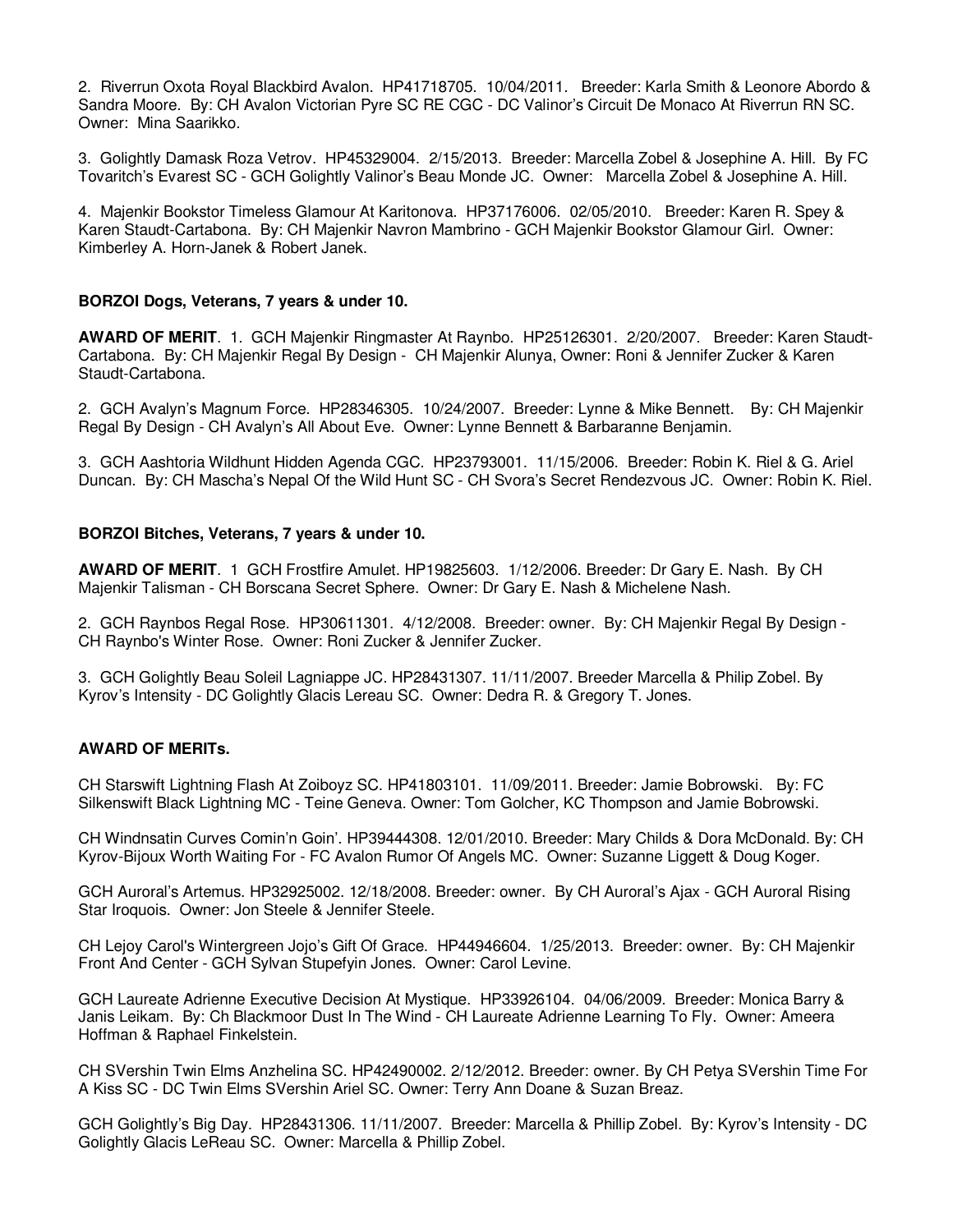GCH Raynbo Majenkir Center Stage. HP40440102. 2/28/2011. Breeder: owner. By: GCH Majenkir Ringmaster At Raynbo - CH Majenkir Raynbo Silver Cameo. Owner: Roni Zucker & Jennifer Zucker & Karen Staudt-Cartabona.

### **Puppy Sweepstakes Classes Judge: Mr Jonathan Reimer**

Entry 26 puppies, 18 shown

**Best In Sweeps**: Sylvan Miranda, owner Chris & Patti Neale.

**BOS Puppy Sweeps**: Teine Zharkov Lucky Number, owner: Kristen Suhrenbrock.

## **PUPPY Sweepstakes Dogs, 9 months and under 12.**

1. Teine Zharkov Lucky Number. HP47829907. 06/23/2014. Breeder: Anne Midgarden. By: DC Teine Twist of Fate SC -DC Teine Rainbow Glacier CD RN SC. Owner: Kristen Suhrenbrock.

2. Roscommon Iron Braid. HP47340104. 5/22/2014. Breeder: owners. By: CH Roscommon Ferlinka Zulu Whiskey - Roscommon New York State of Mind. Owner: Colleen Boyle & Pauline Coe.

- 3. Roscommon Dublin Coddle. HP47340101. 5/22/2014. Breeder: owners. By: CH Roscommon Ferlinka Zulu Whiskey - Roscommon New York State of Mind. Owner: Colleen Boyle & Pauline Coe.
- 4. Belozor Spellbound. HP47728805. 5/19/2014. Breeder: owner. By: Windnsatin Dragons Brimstone SC Zooropa Laureate First Light JC. Owner Suzanne Liggett.

#### **PUPPY Sweepstakes Dogs, 12 months and under 15.**

1. Enchanter Matrioshka. HP48040302. 4/07/2014. Breeder: Vendula Svobodova. By Linx Wind From Russia - Sonja Fi-It. Owner: Yoriko Dixon.

2. Maskova's War Of the Roses. HP47296501. 03/28/2014. Breeder: Elisabeth Szymanski, James Szymanski, Jennifer Zucker, Roni Zucker. By CH Veronda's Maximus Of Majenkir - GCH Majenkir Jersey Girl Tolstoy Raynbo. Owner: Jay Zahorchak & Rick & Zane Zahorchak & Elisabeth Szymanski & James Szymansk/

3. Morozova Rey's Sierra Moonlight. HP47164106. 3/25/2014. Breeder: Kathleen Novotny & Janet Adams. By GCH Aruzia Priority One CGC JC - GCH Morozova Sierra Sunrise At Rey JC. Owner: Kathleen Novotny.

### **PUPPY Sweepstakes Dogs, 15 months and under 19.**

1. CH Lagniappe Cajun Zydeco Bon-Ton. HP46935701. 02/03/2014. Breeder. Dedra R. & Gregory T. Jones. By GCH Jubilee Tadbit O'Brindle Mist - GCH Golightly Beau Soleil Lagniappe JC. Owner Cynthia L. & Michael J. Michalak.

2. Sylvan Dreamweaver. HP47074803. 1/24/2014. Breeder: Christopher & Patti Neale. By GCH Elance Beyond The Blue - CH Po Dusham Sylvan Risque. Owner: Stephanie L. Steele.

3. Maskova's Heart Of the Rose SVershin. HP46922701. 12/5/2013. Breeder: Elisabeth Szymanski, James Szymanski, Jennifer Zucker, Roni Zucker. By GCH Raynbo's Run For the Roses - CH Maskova Isadora Of Majenkir. Owner: Terry Doane, Elisabeth Szymanski, James Szymansk.

4. Starswift FV Fierce Allegiance. HP46526307. 12/08/2013. Breeder: owner. By: FC Silkenswift Black Lightning MC - Lothlorien Made To Order Zharkov. Owner: Jamie Bobrowski.

### **PUPPY Sweepstakes Bitches, 6 months and under 9.**